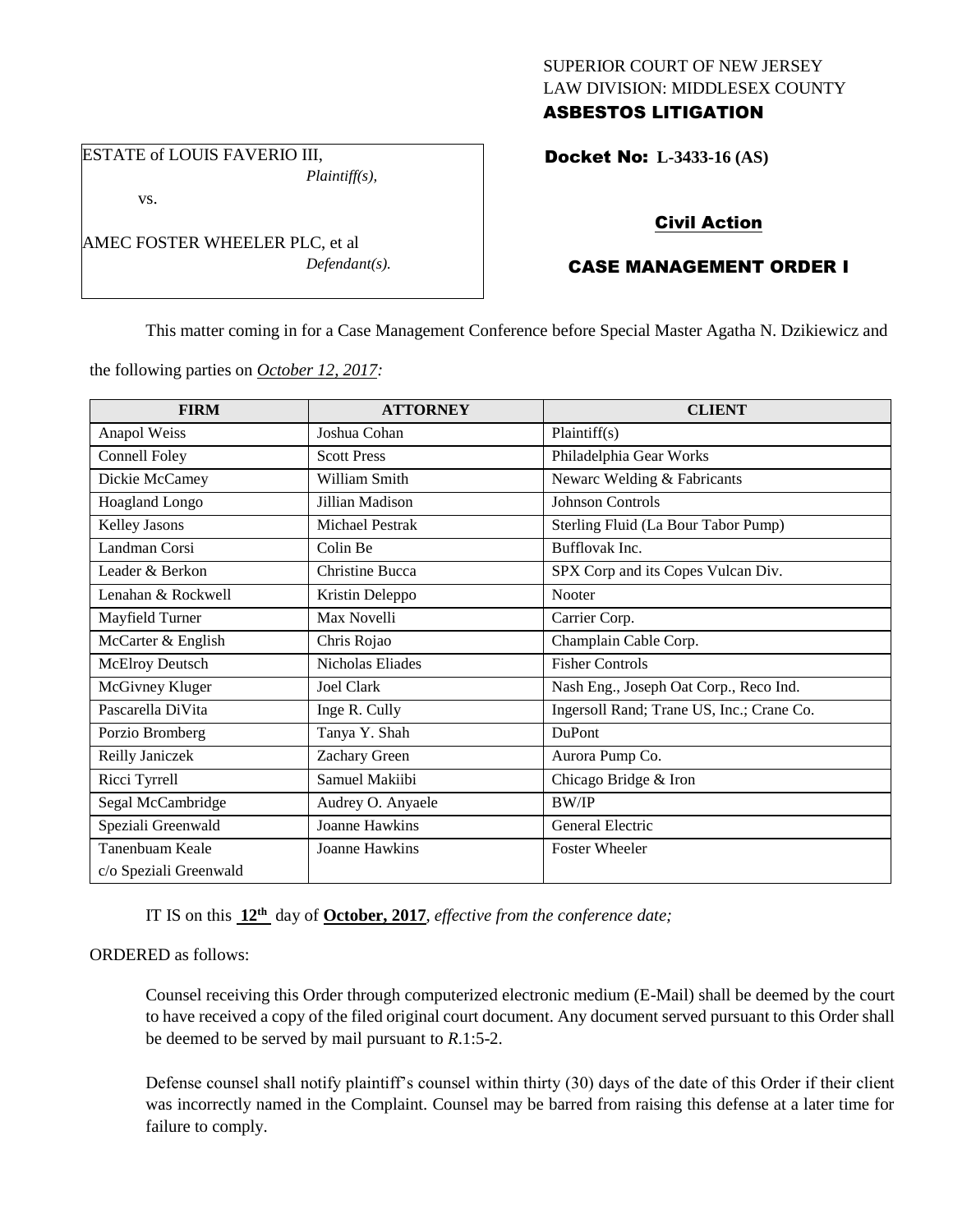## **DISCOVERY**

| January 12, 2018   | Plaintiff shall serve answers to wrongful death interrogatories by this date.                                                                                                                               |
|--------------------|-------------------------------------------------------------------------------------------------------------------------------------------------------------------------------------------------------------|
| November 13, 2017  | Defendants shall serve answers to standard interrogatories by this date.                                                                                                                                    |
| February 12, 2018  | Plaintiff shall propound supplemental interrogatories and document requests by this date.                                                                                                                   |
| March 30, 2018     | Defendants shall serve answers to supplemental interrogatories and document requests by this<br>date.                                                                                                       |
| February 12, 2018  | Defendants shall propound supplemental interrogatories and document requests by this date.                                                                                                                  |
| March 30, 2018     | Plaintiff shall serve answers to supplemental interrogatories and document requests by this<br>date.                                                                                                        |
| July 31, 2018      | Fact discovery, including depositions, shall be completed by this date. Plaintiff's counsel shall<br>contact the Special Master within one week of this deadline if all fact discovery is not<br>completed. |
| September 28, 2018 | Depositions of corporate representatives shall be completed by this date.                                                                                                                                   |

## **EARLY SETTLEMENT**

December 14, 2018 Settlement demands shall be served on all counsel and the Special Master by this date.

#### **SUMMARY JUDGMENT MOTION PRACTICE**

- October 19, 2018 Plaintiff's counsel shall advise, in writing, of intent not to oppose motions by this date.
- November 2, 2018 Summary judgment motions shall be filed no later than this date.
- November 30, 2018 Last return date for summary judgment motions.

#### **MEDICAL DEFENSE**

- December 15, 2017 Plaintiff shall serve executed medical authorizations by this date.
- October 31, 2018 Plaintiff shall serve medical expert reports by this date.
- October 31, 2018 Upon request by defense counsel, plaintiff is to arrange for the transfer of pathology specimens and x-rays, if any, by this date.

February 15, 2019 Defendants shall identify its medical experts and serve medical reports, if any, by this date. In addition, defendants shall notify plaintiff's counsel (as well as all counsel of record) of a joinder in an expert medical defense by this date.

#### **LIABILITY EXPERT REPORTS**

December 31, 2018 Plaintiff shall identify its liability experts and serve liability expert reports or a certified expert statement by this date or waive any opportunity to rely on liability expert testimony.

 $\_$  ,  $\_$  ,  $\_$  ,  $\_$  ,  $\_$  ,  $\_$  ,  $\_$  ,  $\_$  ,  $\_$  ,  $\_$  ,  $\_$  ,  $\_$  ,  $\_$  ,  $\_$  ,  $\_$  ,  $\_$  ,  $\_$  ,  $\_$  ,  $\_$  ,  $\_$  ,  $\_$  ,  $\_$  ,  $\_$  ,  $\_$  ,  $\_$  ,  $\_$  ,  $\_$  ,  $\_$  ,  $\_$  ,  $\_$  ,  $\_$  ,  $\_$  ,  $\_$  ,  $\_$  ,  $\_$  ,  $\_$  ,  $\_$  ,